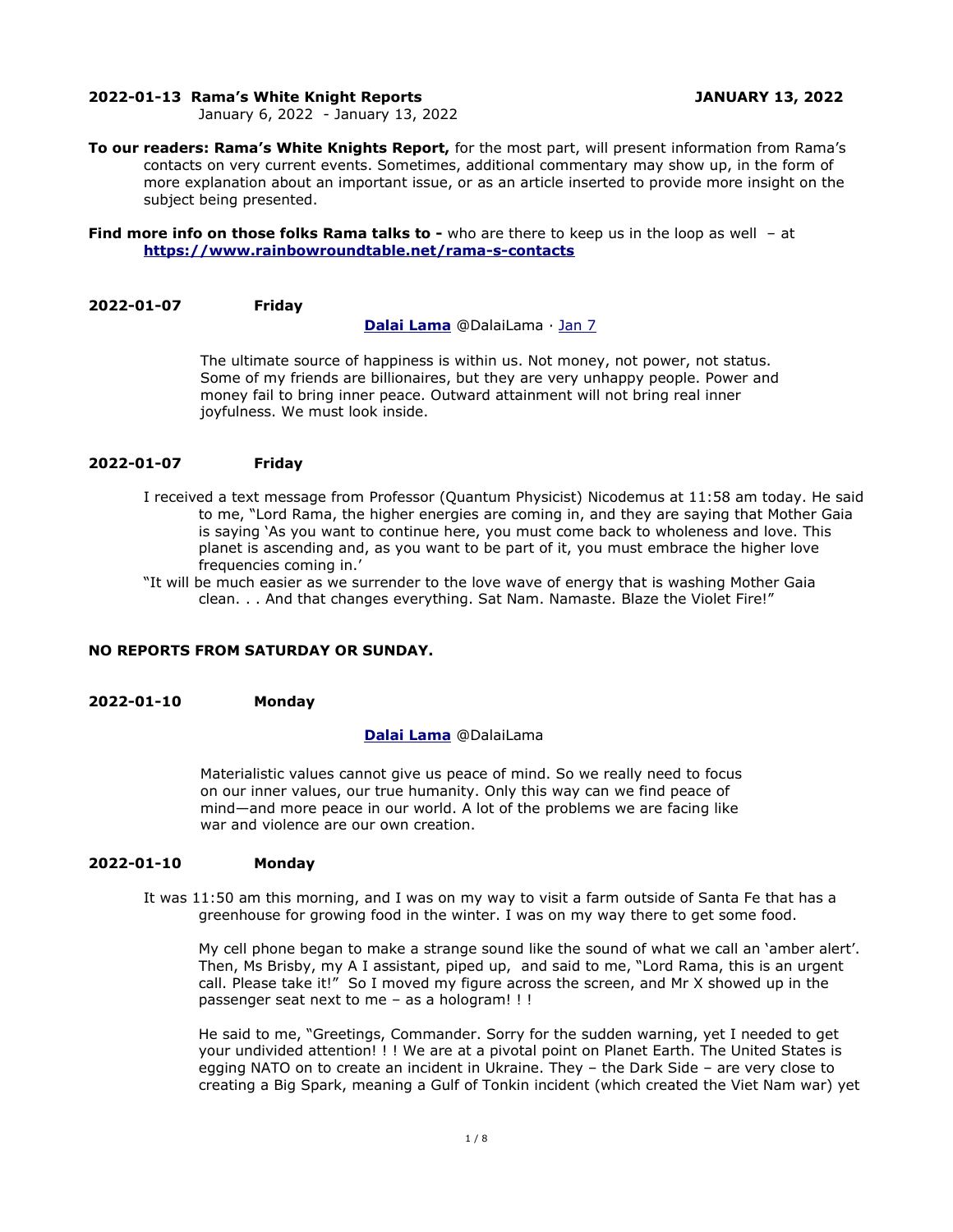this Big Spark they want to create in Ukraine to ignite a war between the United States and Russia. [SEE BELOW – Minsk Agreement]]

"Captain Ashtar is on red alert, and he will be contacting you at the appropriate time. All of his teams are at the ready. Please place all of this in the Circle of Support.

"We are very close to a singularity where the sun will send a beam of light to Supergalactic Center and into the Hunab Ku, located there and representing heart resonance of All That Is.

**Rama:** AT this point, Mr X, the hologram, said to me, "Lord Rama! We will be in touch! Keep your phone on and your passenger seat empty – PLEASE! We will be talking very soon about the conclusion of this." Then he faded out and disappeared!

I was left feeling a little over-whelmed, and realizing the story is way bigger than I ever dreamed of! Sat Nam. Namaste! Blaze the Violet Fire! All we are saying is 'Give peace a chance!"

# **2022-01-11 Tuesday**

**Rama:** I received a text message from Katrina van den Heuval at 11: 49 am this morning. She said to me, "Lord Rama, I sent you a link to an article written by my husband, Dr Stephen Cohen, on October 17, 2017. The title is "Have 20 years of NATO Expansion Made Anyone Safer?", the sub-title being 'since 1997, the world's perhaps most powerful corporation and lobbyists has created more insecurity than security.' [SEE BELOW]

Katrina continued, "NATO is being called out for trying to expand its control over Ukraine. President Putin has said 'No way, no how!' "

Then I received a text message from Lady Natasha; she said to me, "Lord Rama, we are there at that point! As Mr X said yesterday, Captain Ashtar is on Red Alert. Keep your passenger seat open!

"Things are moving at Super Quantum Light Speed! The time is NOW for Full Disclosure! Be aware: we may call on you any time, and you will be briefed further. Sat Nam! Namaste! Blaze the Violet Fire! All we are saying is 'Give peace a chance.' "



Received from Rama: The largest of the 'cloud formations' is The New Jerusalem!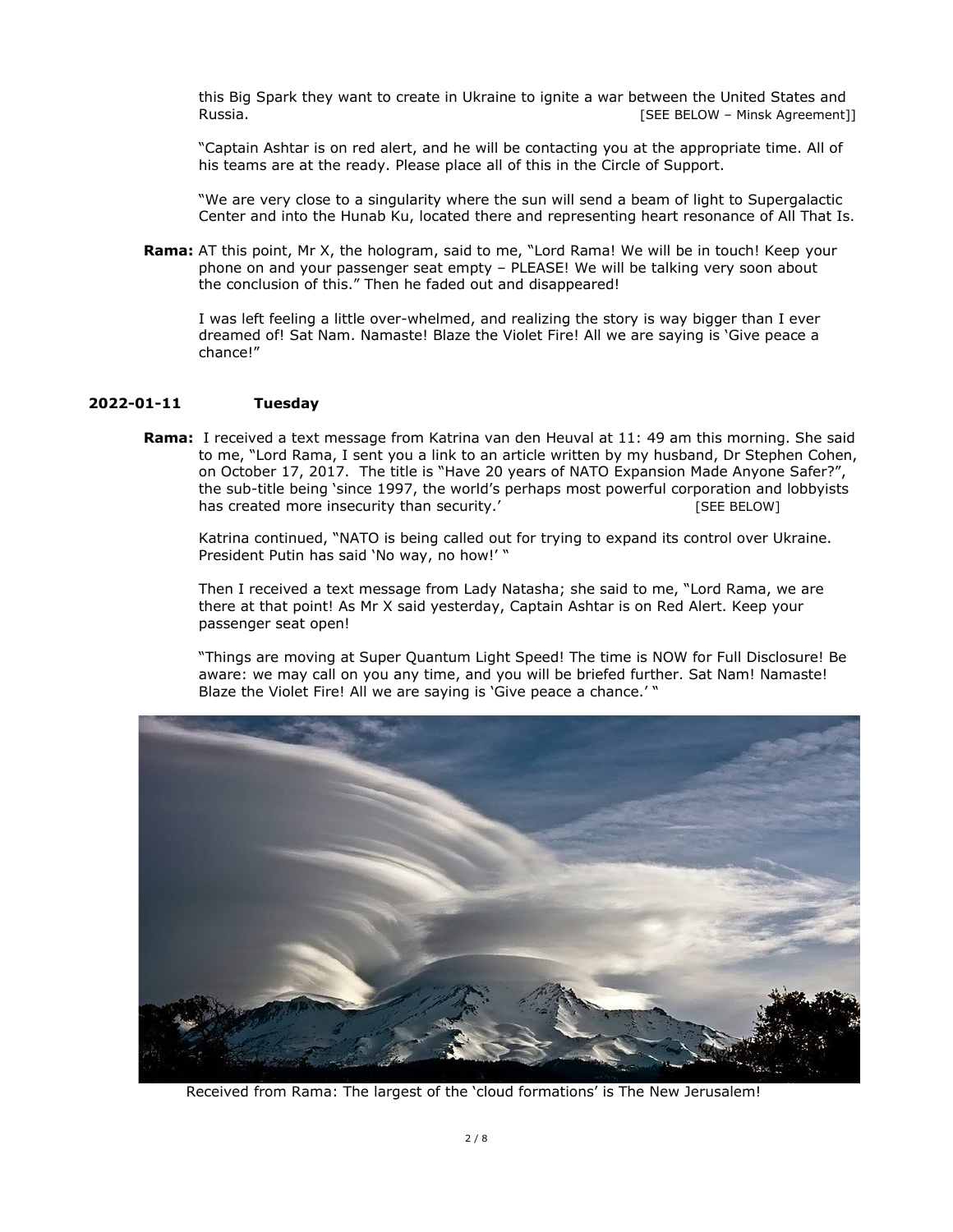# **2022-01-12 Wednesday**

I received a **text message from Sweet Angelique the Cat** at 11:40 am today. She said to me, "Lord Rama, Tom the Ring-tailed Cat and I are here at Stonehenge AGAIN. There was a beautiful sunrise this morning that we viewed as well."

**R:** Here is the picture! [From Sweet Angelique and Tom, January 13, 2022]



"Prince Andrew is in the hotseat. His legal team is challenging Ms Virginia Giuffre's legal team regarding the civil lawsuit Ms Giuffre has filed against him for sexual assault while she was under age, at 17. Ms Guiffre\*\* is a US citizen and her judge in the USA has upheld her case. Prince Andrew's legal team is trying to settle this out of court, with a huge sum of money of an undisclosed value. Ms Guiffre's legal team wants to extradite Prince Andrew to the United State to answer questions on the stand.

"Yet as Prince Andrew is ordered to trial by the judge in the United States, this will cast a big scarlet letter over the British monarchy. Place everything in the Circle of Support. Justice will be served. Sat Nam! Namaste! Blaze the Violet Fire!"

[\*\* Ms Giuffre's maiden name is Roberts, as seen in the earlier, original stories]

### **2022-01-13 Thursday**

I received a text message from Tom the Ring-tailed Cat at 1:20 this afternoon. He said to me, "Lord Rama! The sun is discharging many particles just now that are of the  $100<sup>th</sup>$  Dimension frequencies. As you are feeling as though you are driving sideways, pull over! Do some very deep breathing!

" These particles are lighting up all of humanity. The scientists are in a quandry; they are calling them solar flares, yet it is a pulse of light coming in from our sun, Sol. You can feel it in your heart. Stay in these high vibes. Leave the rest of the lame stream media alone. It is the old matrix and the old timeline of the old matrix is over and done. Sat Nam! Namaste! Blaze the Violet Fire! All we are saying is 'Give peace a chance.' "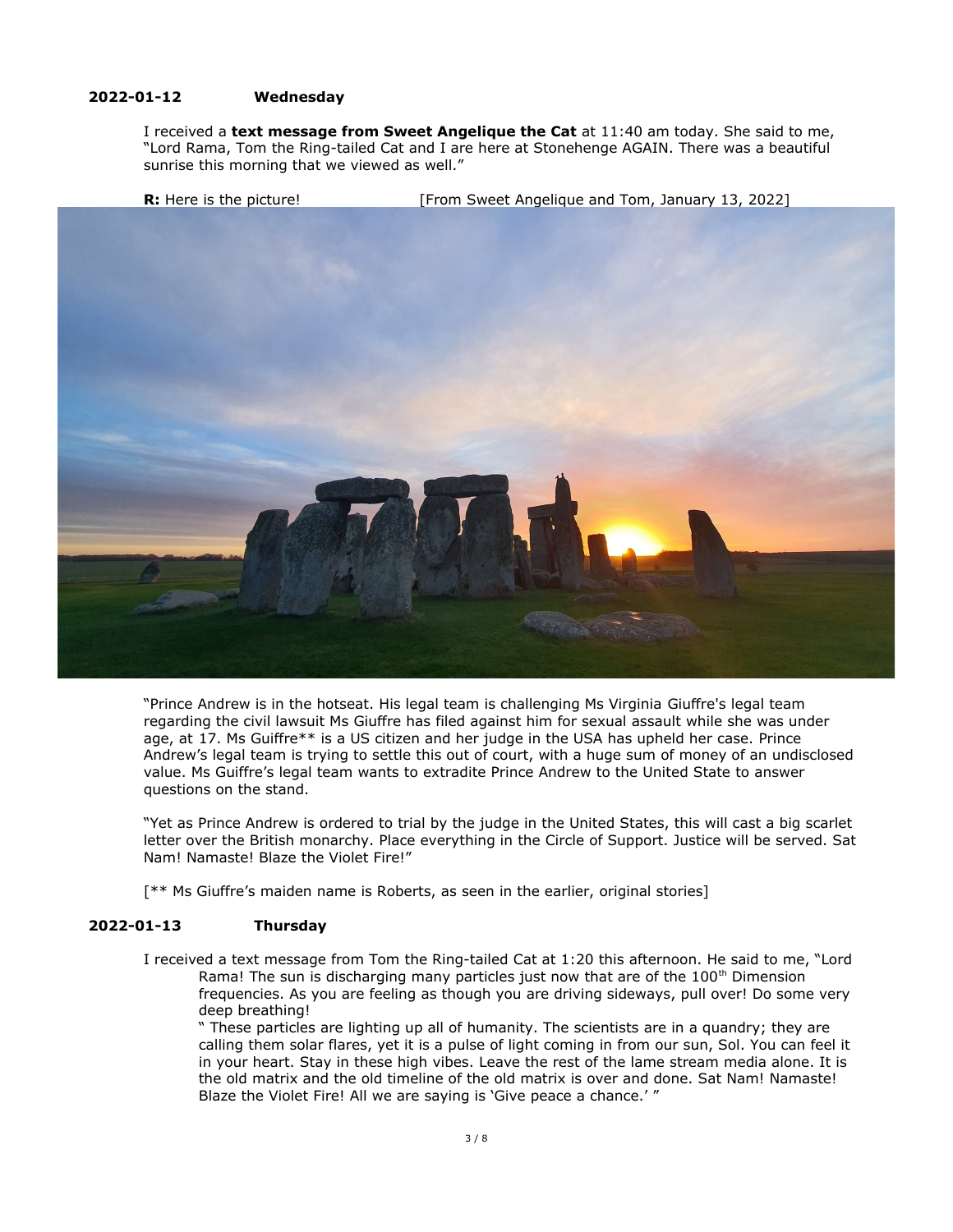#### **2022-01-11 (2017-10-18) Have 20 Years of NATO Expansion Made Anyone Safer?**  *Since 1997, the world's perhaps most powerful corporation and lobbyist has created more insecurity than security.*

# <https://www.thenation.com/article/archive/have-20-years-of-nato-expansion-made-anyone-safer/> By [Stephen F. Cohen](https://www.thenation.com/authors/stephen-f-cohen/)

The John Batchelor Show, October 17

*Nation* Contributing Editor Stephen F. Cohen and John Batchelor continue their weekly discussions of the new US-Russian Cold War. (Previous installments, now in their fourth year, are at [TheNation.com](https://www.thenation.com/authors/stephen-f-cohen/).)

Cohen notes that 20 years ago, in 1997, President Bill Clinton made the decision to expand NATO eastward. That same year, in order to placate post-Soviet Russia, then weak and heralded in Washington as America's "strategic friend and partner," the Russian-NATO Founding Act was adopted. It promised that expansion would entail no "permanent stationing of substantial combat forces." Cohen takes the occasion of this anniversary year to ask whether NATO's eastward expansion has created more insecurity than provide the security it promised. He divides the question into several subjects, which he and Batchelor discuss.

1. The expansion of the US-led military alliance, which began in Germany with 13 member states and now stretches to Russia's borders with 29, is the largest and fastest growth of a "sphere of influence" (American) in modern peacetime history. Throughout the process, Russia has been repeatedly denounced for seeking any sphere of security, even on its own borders. NATO expansion included two broken promises to Russia that the Kremlin has never forgotten. In 1990, the Bush administration (and the West Germany government) assured Soviet leader Mikhail Gorbachev that, in return for Russia's agreeing to a united Germany in NATO, the alliance would "not expand one inch to the east." (Though denied by a number of participants and commentators, the assurance has been confirmed by other participants as well as by archive researchers.) The other broken promise is unfolding today as NATO builds up permanent land, sea, and air forces near Russian territory, along with missile-defense installations. NATO "enlargement," as it is sometimes benignly termed by its promoters, continues. Montenegro became a member in 2017 and the "door remains open," officials say repeatedly, to the former Soviet republics of Georgia and Ukraine.

2. NATO is more than the world's most powerful military alliance. With lavishly funded offices, representatives, think tanks, and other advocates not only in Brussels but in many Western capitals, it is also a powerful political-ideological-lobbying institution—perhaps the world's most powerful corporation, also taking into account its multitude of bureaucratic employees in Brussels and elsewhere. In the United States alone, scarcely a week passes without media "news" and commentary produced by NATO-affiliated authors or based on NATO sources. (See, among other examples, the Atlantic Council and *Newsweek*.)

3. Asking whether "enlarged" NATO has resulted in more insecurity than security requires considering the consequences of several wars it led or in which several of its member states participated since 1997:

§ The Serbian war in 1999 resulted in the NATO occupation and annexation of Kosovo, a precedent cited by subsequent secessionists and occupiers.

§ The 2003 Iraq War was a catastrophe for all involved and a powerful factor behind expanding organized terrorism, including the Islamic State, and not only in the Middle East. The same was true of the war against Libya in 2011, no lessons having been learned.

§ NATO promises that Georgia might one day become a member state was an underlying cause of the Georgian-Russian war of 2008, in effect a US-Russian proxy war. The result was the near ruination of Georgia. NATO remains active in Georgia today.

§ Similar NATO overtures to Ukraine also underlay the crisis in that country in 2014, which resulted in Russia's annexation of Crimea, the still ongoing Ukrainian civil war in Donbass, and in effect another US-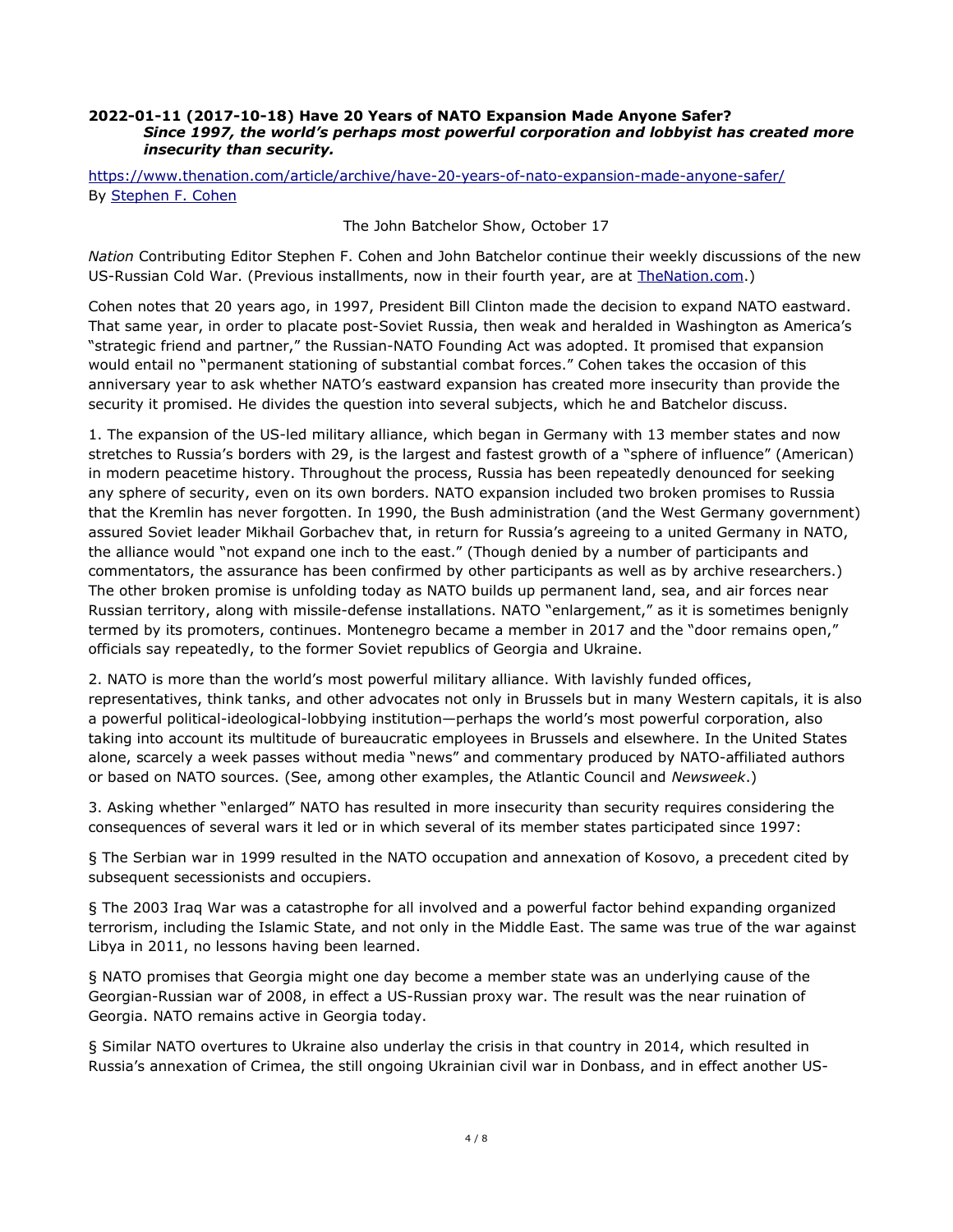Russian proxy war. Meanwhile, US-backed Kiev remains in profound economic and political crisis, and Ukraine fraught with the possibility of a direct American-Russian military conflict.

§ Meanwhile, of course, there is Afghanistan, initially a NATO war effort but now the longest (and perhaps most un-winnable) war in American history.

Any rational calculation of the outcomes of these wars, Cohen points out, reveals far more military and political insecurity than security, which is mainly pseudo-security or simmering crises.

4. NATO expansion has also bred political-ideological insecurities. NATO's incessant, ubiquitous media saturation and lobbying in Western capitals, particularly in the United States, has been a major driving force behind the new Cold War and its rampant Russophobia. One perilous result has been the near-end of American diplomacy toward Russia and the almost total militarization of US-Russian relations. This alone is a profound source of insecurity—indeed of possible war with Russia.

5. Meanwhile, the vast resources devoted to NATO expansion have scarcely contributed anything to resolving real international crises, among them economic policies in Europe that have helped inspire secessionist movements; international terrorism in the Middle East and the refugee crisis; the danger of nuclear proliferation, which NATO has abetted by spurring a new nuclear arms race with Russia; and others.

Nor does NATO's vast expansion resolve its own internal crises, as, for example, the growing alliance between NATO member Turkey and Russia; and undemocratic developments in other member states such as Hungary and Poland. And this leaves aside the far-reaching implications of an emerging anti-NATO alliance centering around Russia, China, and Iran—itself a result of NATO's 20-year expansion.

6. Cohen ends by considering the counter-arguments made by NATO expansion promoters over the years:

§ They say the small Baltic and other Eastern European countries previously victimized by Soviet Russia still felt threatened by post-Soviet Russia and therefore had to be brought into the alliance. This makes no empirical sense. In the 1990s, Russia was in shambles and weak, a threat only to itself. And if any perceived or future threat existed, there were alternatives: acting on Gorbachev's proposed "Common European Home"—that is, a security agreement including all of Europe and Russia; bilateral security guarantees to those once-victimized nations, along with diplomacy on their part to resolve any lingering conflicts with Russia, including the endangered status of their own ethnic Russian citizens. This argument makes no historical sense either: The tiny Baltic states near Russia were among the last to be granted NATO membership.

§ It is also said that every qualified nation has a "right" to NATO membership if it wishes to join. This too is illogical. NATO is not a non-selective fraternity or the AARP. It is a security organization whose sole criterion for membership should be whether or not membership enhances the security of its members. From the outset, it was clear, as many Western critics pointed out, it would not.

§ Later, it is belatedly argued, Russia did become a threat under its leader Vladimir Putin. But as the British academic specialist Richard Sakwa has compellingly argued, any threat Russia now poses was created by NATO itself, by Moscow's reactions to NATO expansion. Cohen puts this somewhat differently: Much of what is today denounced as "Putin's aggression" abroad has been his responses to US and NATO policies. There is also another negative consequence. Moscow's perception that it is being increasingly encircled by an "aggressive" US-led NATO has had lamentable, and predictable, influence on Russia's domestic politics.

For the sake of international security, NATO expansion must end now. But is there a way back from the 20 year folly, Cohen asks. Member states taken in since the late 1990s cannot, of course, be expelled. But NATO expansion could be demilitarized, its forces withdrawn back to Germany, from which they crept to Russia. This may have been possible in the late 1990s or early 2000s, as promised in 1997. Now it is mostly a utopian idea, but one without which the world is in ever graver danger—a world with less and less real security.

[Stephen F. Cohen](https://www.thenation.com/authors/stephen-f-cohen/) is a professor emeritus of Russian studies and politics at New York University and Princeton University. A *Nation* contributing editor, his most recent book, *War With Russia? From Putin & Ukraine to Trump & Russiagate*, is available in paperback and in an ebook edition. His weekly conversations with the host of *[The John Batchelor Show](https://audioboom.com/channel/johnbatchelor)*, now in their seventh year, [are available at](https://www.thenation.com/authors/stephen-f-cohen/)  [www.thenation.com](http://www.thenation.com/).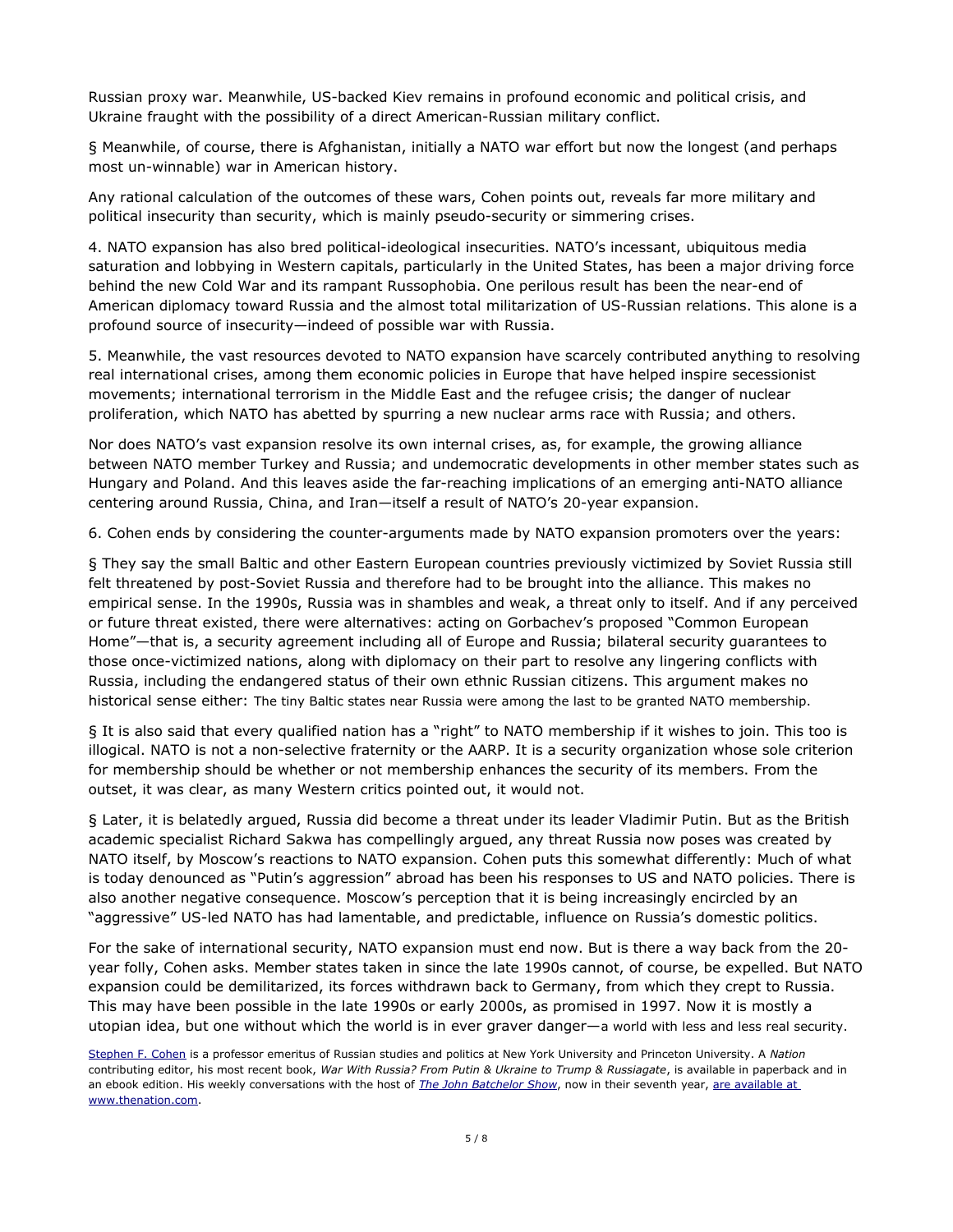# **2022-01-11 (1991-12-09) Minsk Agreement**

[http://soviethistory.msu.edu/1991-2/the-end-of-the-soviet-union/the-end-of-the-soviet-union-texts/minsk](http://soviethistory.msu.edu/1991-2/the-end-of-the-soviet-union/the-end-of-the-soviet-union-texts/minsk-agreement/)[agreement/](http://soviethistory.msu.edu/1991-2/the-end-of-the-soviet-union/the-end-of-the-soviet-union-texts/minsk-agreement/)  The Minsk Agreement. December 8, 1991 **Original Source:** Izvestiia, 9 December 1991.

#### *Preamble*

We, the Republic of Belarus, the Russian Federation and the Republic of Ukraine, as founder states of the Union of Soviet Socialist Republics (USSR), which signed the 1922 Union Treaty, further described as the high contracting parties, conclude that the USSR has ceased to exist as a subject of international law and a geopolitical reality.

Taking as our basis the historic community of our peoples and the ties which have been established between them, taking into account the bilateral treaties concluded between the high contracting parties;

striving to build democratic law-governed states; intending to develop our relations on the basis of mutual recognition and respect for state sovereignty, the inalienable right to self- determination, the principles of equality and non-interference in internal affairs, repudiation of the use of force and of economic or any other methods of coercion, settlement of contentious problems by means of mediation and other generally recognized principles and norms of international law;

considering that further development and strengthening of relations of friendship, good-neighborliness and mutually beneficial co-operation between our states correspond to the vital national interests of their peoples and serve the cause of peace and security;

confirming our adherence to the goals and principles of the United Nations Charter, the Helsinki Final Act and other documents of the Conference on Security and Co-operation in Europe;

and committing ourselves to observe the generally recognized internal norms on human rights and the rights of peoples, we have agreed the following:

# *Article 1*

The high contracting parties form the Commonwealth of Independent States.

# *Article 2*

The high contracting parties guarantee their citizens equal rights and freedoms regardless of nationality or other distinctions. Each of the high contracting parties guarantees the citizens of the other parties, and also persons without citizenship that live on its territory, civil, political, social, economic and cultural rights and freedoms in accordance with generally recognized international norms of human rights, regardless of national allegiance or other distinctions.

#### *Article 3*

The high contracting parties, desiring to promote the expression, preservation and development of the ethnic, cultural, linguistic and religious individuality of the national minorities resident on their territories, and that of the unique ethno- cultural regions that have come into being, take them under their protection.

#### *Article 4*

The high contracting parties will develop the equal and mutually beneficial co-operation of their peoples and states in the spheres of politics, the economy, culture, education, public health, protection of the environment, science and trade and in the humanitarian and other spheres, will promote the broad exchange of information and will conscientiously and unconditionally observe reciprocal obligations.

The parties consider it a necessity to conclude agreements on co-operation in the above spheres.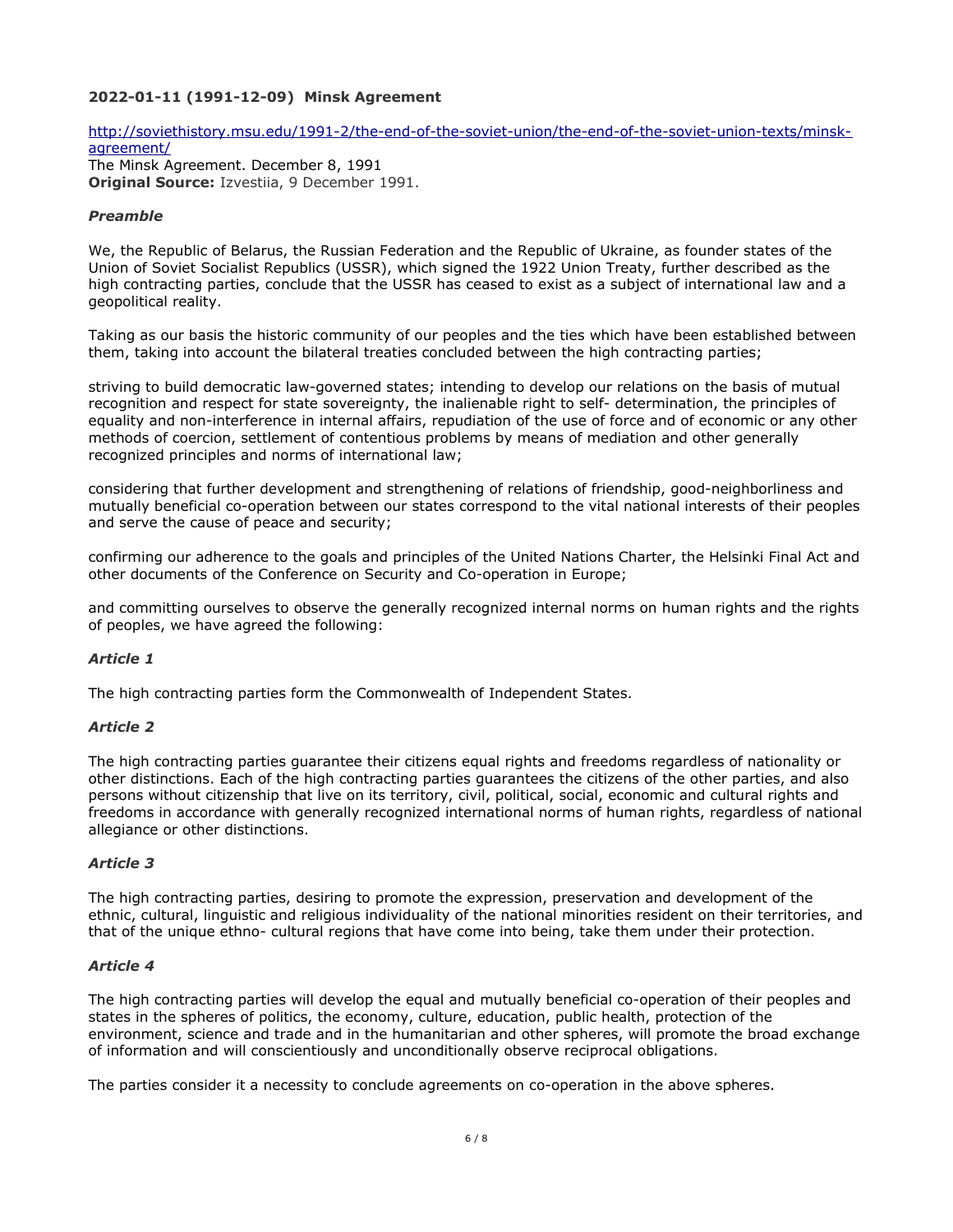# *Article 5*

The high contracting parties recognize and respect one another's territorial integrity and the inviolability of existing borders within the Commonwealth.

They guarantee openness of borders, freedom of movement for citizens and of transmission of information within the Commonwealth.

#### *Article 6*

The member-states of the Commonwealth will co-operate in safeguarding international peace and security and in implementing effective measures for reducing weapons and military spending. They seek the elimination of all nuclear weapons and universal total disarmament under strict international control.

The parties will respect one another's aspiration to attain the status of a non-nuclear zone and a neutral state.

The member-states of the community will preserve and maintain under united command a common militarystrategic space, including unified control over nuclear weapons, the procedure for implementing which is regulated by a special agreement.

They also jointly guarantee the necessary conditions for the stationing and functioning of and for material and social provision for the strategic armed forces. The parties contract to pursue a harmonized policy on questions of social protection and pension provision for members of the services and their families.

# *Article 7*

The high contracting parties recognize that within the sphere of their activities, implemented on the equal basis through the common coordinating institutions of the Commonwealth, will be the following:

- co-operation in the sphere of foreign policy;
- co-operation in forming and developing the united economic area, the common European and Eurasian markets, in the area of customs policy;
- co-operation in developing transport and communication systems;
- co-operation in preservation of the environment, and participation in creating a comprehensive international system of ecological safety;
- migration policy issues;
- and fighting organized crime.

# *Article 8*

The parties realize the planetary character of the Chernobyl catastrophe and pledge themselves to unite and coordinate their efforts in minimizing and overcoming its consequences.

To these ends they have decided to conclude a special agreement which will take consider [sic] the gravity of the consequences of this catastrophe.

# *Article 9*

The disputes regarding interpretation and application of the norms of this agreement are to be solved by way of negotiations between the appropriate bodies, and when necessary, at the level of heads of the governments and states.

# *Article 10*

Each of the high contracting parties reserved the right to suspend the validity of the present agreement or individual Articles thereof, after informing the parties to the agreement of this a year in advance.